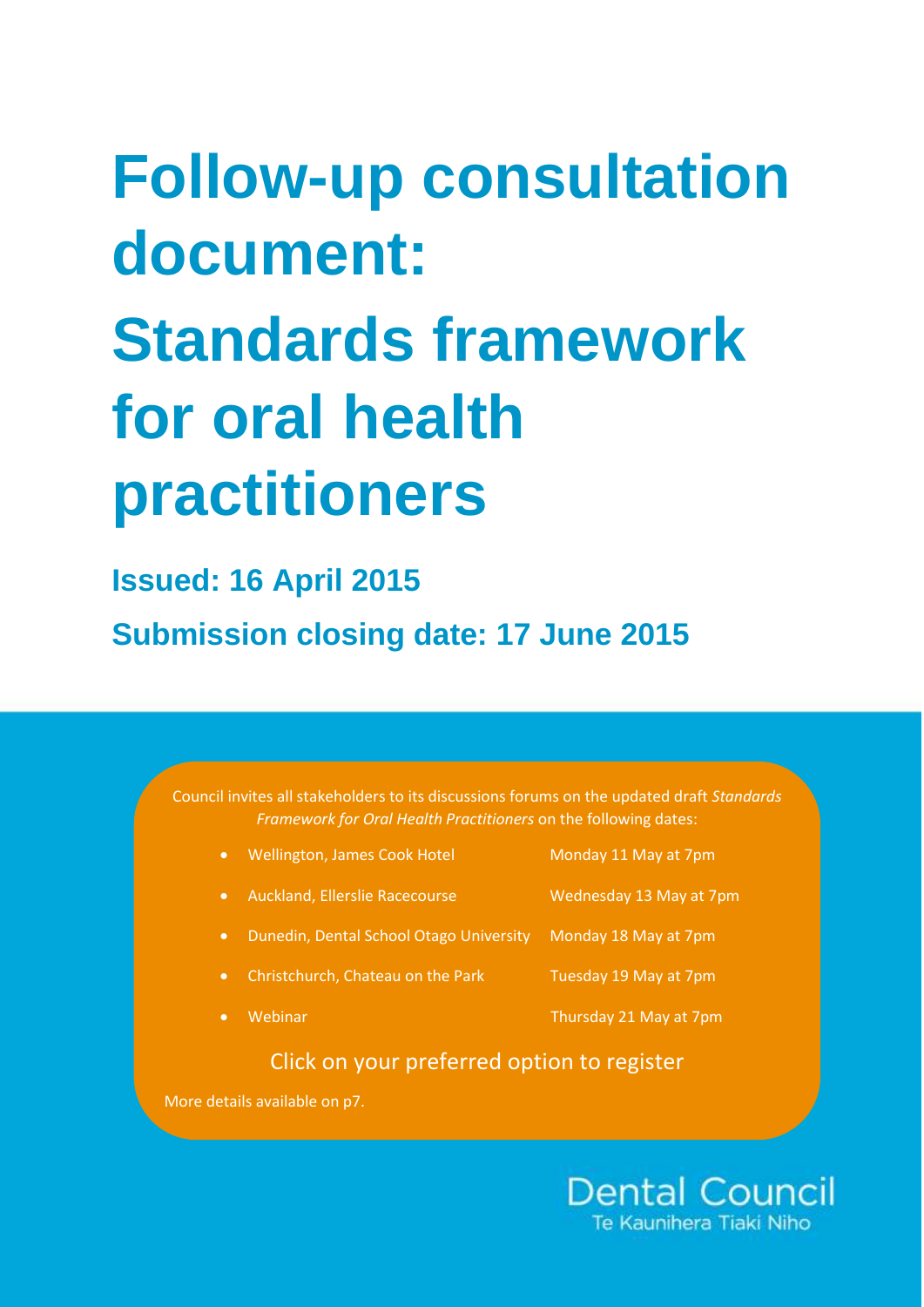# **Standards framework for oral health practitioners**

## 1. Introduction

The Dental Council ('Council') issued a consultation document on 1 August 2014 on its proposed *Standards framework for oral health practitioners* ('standards framework'). The consultation closed on 3 November 2014.

A total of 22 submissions were received from the following stakeholder groups - two professional associations, eight practitioners, six District Health Boards, two government agencies, three regulatory authorities and one educational institution.

There was overwhelming support for the development and introduction of a standards framework. The majority of submitters were of the view that the proposed standards framework did not cause major concern; did not require further clarification or guidance; and nothing essential was missing from the proposed standards.

However, there were extensive comments or suggestions from the submitters on various components of the proposed standards framework.

A detailed analysis of the submission comments was carried out and considered by the Council at its November and December 2014 meetings. In response to the submission comments and the Council's further deliberation, changes were made to the proposed standards framework.

Before issuing a revised version of the standards framework for wider follow-up consultation, the Council held a targeted discussion forum with key stakeholders. The forum was held in Wellington on 13 February 2015. Attendees were a sound representation of the oral health sector and other key stakeholders such as the Ministry of Health, the Health and Disability Commissioner, and the Accident Compensation Corporation.

The forum provided key stakeholders with an overview of the consultation feedback and the proposed changes to the standards framework; Council's statutory obligation in setting standards for the professions it regulates; and some initial discussion on the proposed changes ahead of the wider follow-up consultation.

In response to the discussion forum comments and the Council's deliberation at its March 2015 meeting, further refinements were made to the proposed standards framework. The Council agreed to issue a follow-up consultation on the revised version of the standards framework to all its stakeholders.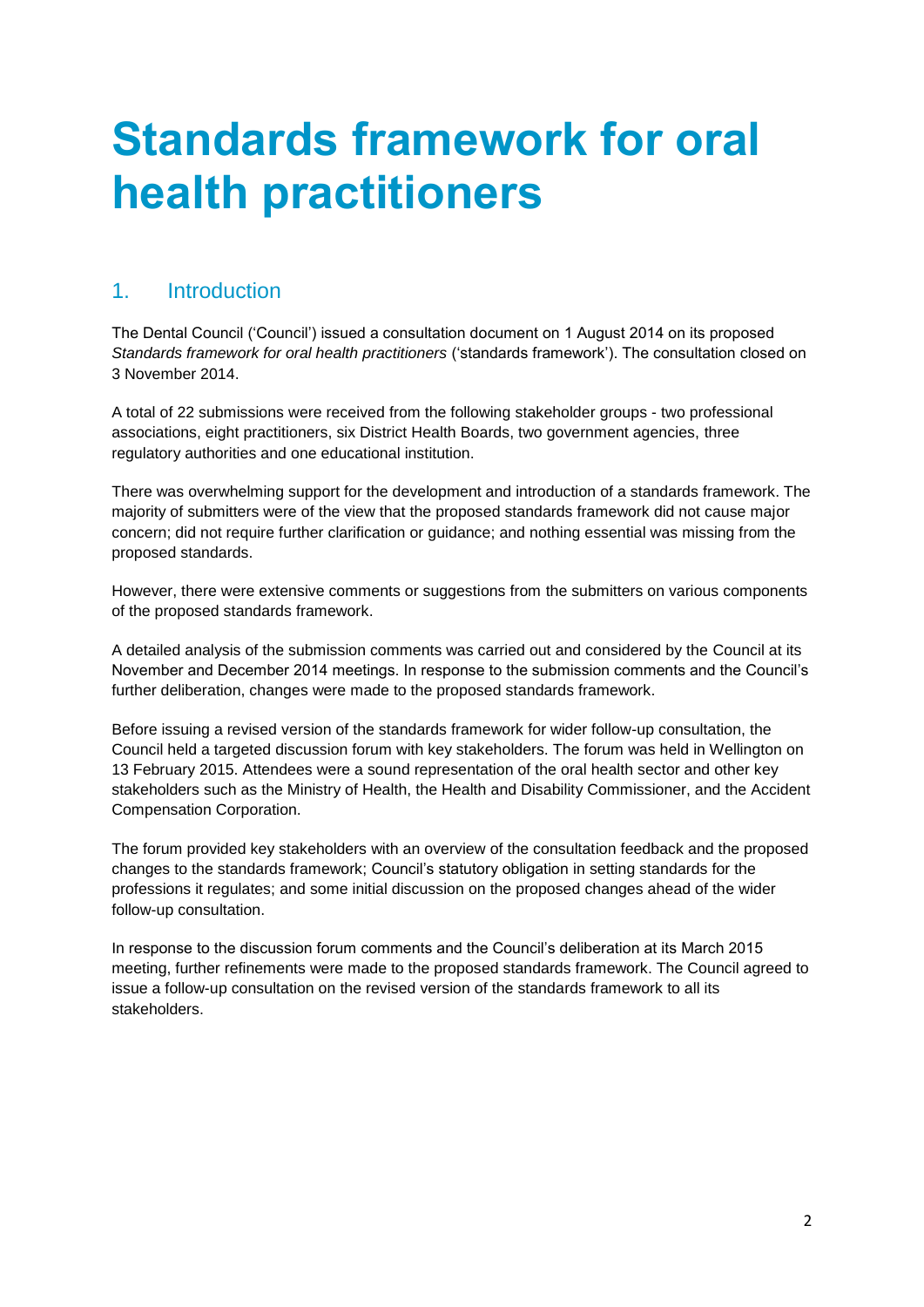# 2. Background

The Council reminds stakeholders that the proposed standards framework sets out the ethical principles, professional standards and practice standards for oral health practitioners. Collectively, the standards define the ethical conduct, and clinical and cultural competence expected of all registered oral health practitioners.

The Council has the statutory responsibility of setting standards of clinical competence, cultural competence and ethical conduct to be observed by oral health practitioners. This means that all standards set by the Council are **mandatory**.

Compliance with the standards framework requires practitioners to adhere to the ethical principles, demonstrate insight and use their professional judgement to determine appropriate behaviour; and be able to justify their behaviour when it is contrary to the standards.

Failure to comply with the standards could result in the Council's involvement and may impact on the practitioner's practice.

The initial consultation document advised stakeholders that the Council's current codes of practice and statements would be rebranded as 'practice standards' when the standards framework came into effect; and the Council Statement *– Principles of Ethical Conduct for Oral Health Practitioners* would be repealed.

# 3. Key changes

An overview of the key changes made to the proposed standards framework is set out below. These changes have been made by the Council in response to the submission comments, the forum discussion comments and its further deliberation.

#### i. Use of "should" and "must" in the guidance statements

Various submissions commented on the use of "must" and "should" in the guidance statements. The concerns expressed were that the use of "should" to achieve a "must" to meet a professional standard was confusing, and inconsistent with the objective of achieving a minimum standard.

It was also arguable that having a mandatory requirement, "must", included as guidance was contradictory in nature – as it set a standard rather than provided advice on how to achieve a standard.

Consequently, the Council resolved to remove the terms "should" and "must" from the guidance statements, and the statements have been rephrased accordingly.

The ethical principles and professional standards are the mandatory requirements for practitioners to meet, and the guidance stays true to its intent - to help practitioners achieve the minimum standards.

This is the most significant change made to the revised draft of the proposed standards framework. These changes modify the overall tone of the document to be more constructive, while not losing the primary intent and principles expressed in the guidance statements.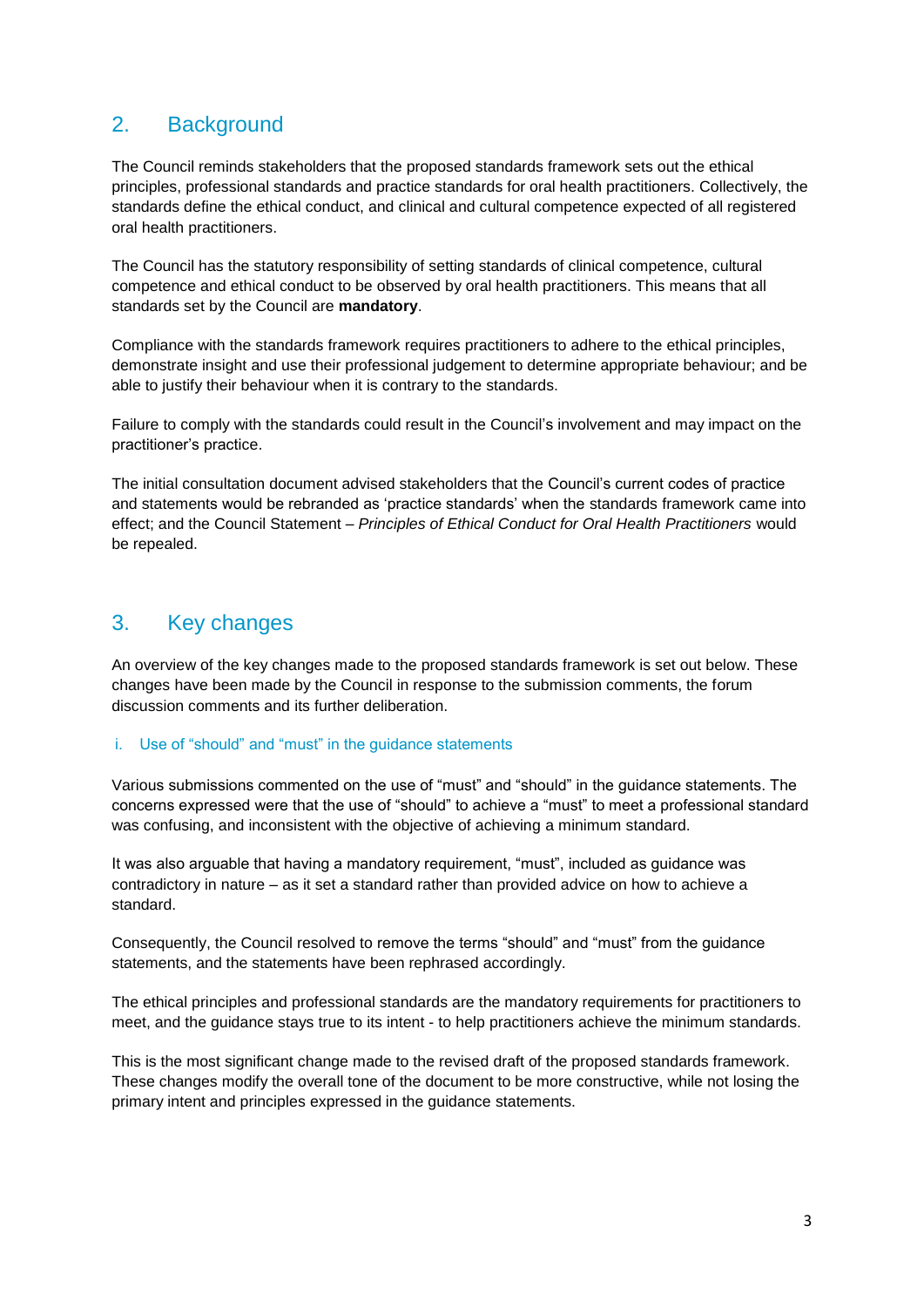#### ii. The use of examples within the guidance

The examples were removed from the guidance where the principle was already expressed in the guidance. The remaining examples were reformulated as guidance statements. This removed any potential ambiguity of the difference between guidance and examples.

The purpose of the guidance statements is to assist practitioners' understanding of the professional standards. The guidance is not intended to provide specific advice on every possible application of the standards, but rather a general interpretation of the professional standards by way of explanation.<sup>1</sup> Some professional standards do not require guidance statements. Therefore, unneeded statements have been removed from the standards framework document.

#### iii. Purpose

The purpose section of the document has been strengthened by introducing the legislation that underpins the standards framework.

Practitioners' duties under Right 4(2) of the Health and Disability Services Consumers' Rights has been introduced. In addition, reference to the Council's responsibility under the Health Practitioners Competence Assurance Act 2003 to set standards of clinical competence, cultural competence and ethical conduct has been included.

It was noted that the professional associations may develop additional requirements for their members and therefore, ethical conduct was not necessarily limited to the standards described in the Council's standards framework document. Accordingly, the word "threshold" has been added to describe the standards of ethical conduct in the standards framework.

#### iv. Compliance

The compliance section has been expanded by acknowledging that there are sometimes factors outside the control of the practitioner that impedes their compliance with the standards; and that they should use professional judgement to determine appropriate behaviour in such cases; and be able to justify their behaviour if contrary to the standards; and document their reasons.

The compliance statement has been block shaded to highlight its significance.

#### v. Terminology

1

The terminology section has been removed as a result of the removal of "must" and "should" from the guidance statements. Where the word "must" remains in the document, it has its ordinary meaning.

#### vi. Ethical principles, professional standards and practice standards introductions

The consultation document highlighted that the ethical principles were not listed in any order of priority, as they all had equal importance. However, this was not emphasised in the standards framework document itself, and has been included in the revised version.

The revised version includes clarifying statements that the professional standards can relate to a number of ethical principles; that each professional standard has been grouped with the ethical

 $1$  Practice standards provide the more detailed requirements to enable practitioners to meet the professional standards and ethical principles.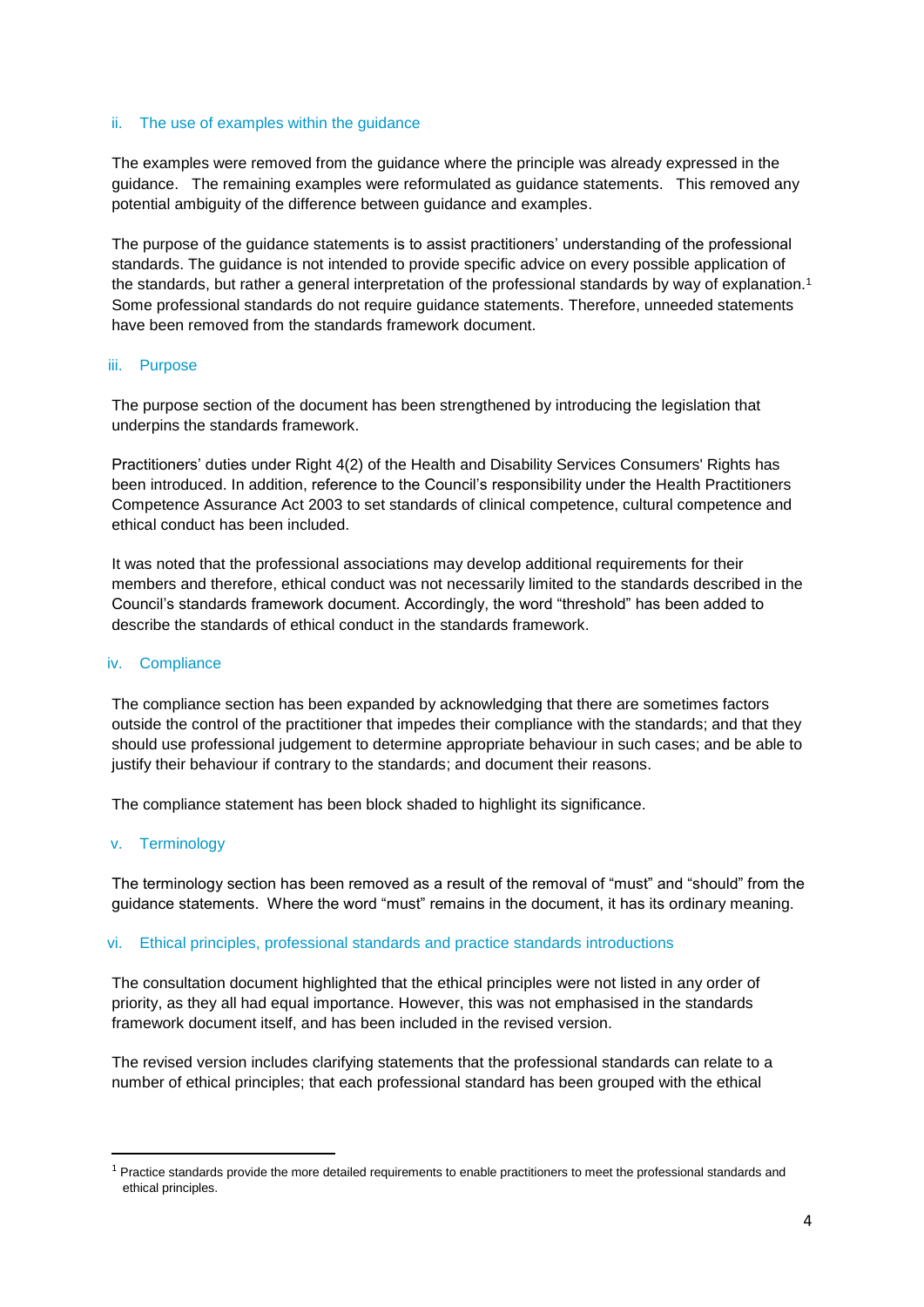principle it most relates to; and that the practice standards are also relevant to various professional standards and ethical principles.

Numbering against the ethical principles was not fully supported, and consequently removed. The professional standards in the body of the document would be numbered consecutively for convenient referencing.

#### vii. Acknowledgement

The relevant sources used in the development of the standards framework were acknowledged in the initial consultation document but not the standards framework itself. The acknowledgement has been modified and included in the revised standards framework.

#### viii. Diagram

The need for the diagram was reconsidered in light of comments received during the targeted key stakeholders' forum. The Council agreed that some refinement of the diagram may be beneficial to better portray the circular continuum and overlapping relevance of the standards to one or more of the ethical principles. However, there was sufficient support overall for retaining the diagram and for the patient being depicted in the centre, recognising the standards framework is properly patient-centric in accord with the Council's primary responsibility to protect the safety of the public.

#### ix. Professional standards and guidance

As can be seen from the revised standards framework document, a number of specific changes have been made to the wording of the professional standards and associated guidance. Some of the more significant changes are detailed below. For a complete comparison please refer to the initial consultation document and revised version of the standards framework.

#### *Professional standards*

1

The following two professional standards have been removed:

- *You must know when to refer to another oral health practitioner or other health professional* (2.2). The intended meaning of the standard has been incorporated into another existing standard (2.1). The new combined standard is numbered 8 in the revised version of the standards framework.
- *You must recognise the importance of fair allocation of health care resources within your practice* (4.4). The standard caused considerable confusion to a number of stakeholders. Upon further deliberation the Council decided the standard did not necessarily add to practitioners' duty to conduct themselves professionally. Further, the standard was embodied in the ethical principles – *Put patients' interests first* and *Provide good care*. The compliance statement in the standards framework introduction would safeguard any concerns about balancing the provision of good care with resource limitations.

The remaining professional standards have been renumbered 1 to 28 in the revised draft document. Ten standards have undergone some wording changes.<sup>2</sup>

<sup>&</sup>lt;sup>2</sup> Refer to standards 1, 2, 6, 8, 9, 11, 18, 26, 27, 28 of the revised version and 1.1, 1.2, 1.6, 2.1, 2.3, 2.5, 3.6, 5.4, 5.5, 5.6 of the version in the initial consultation document.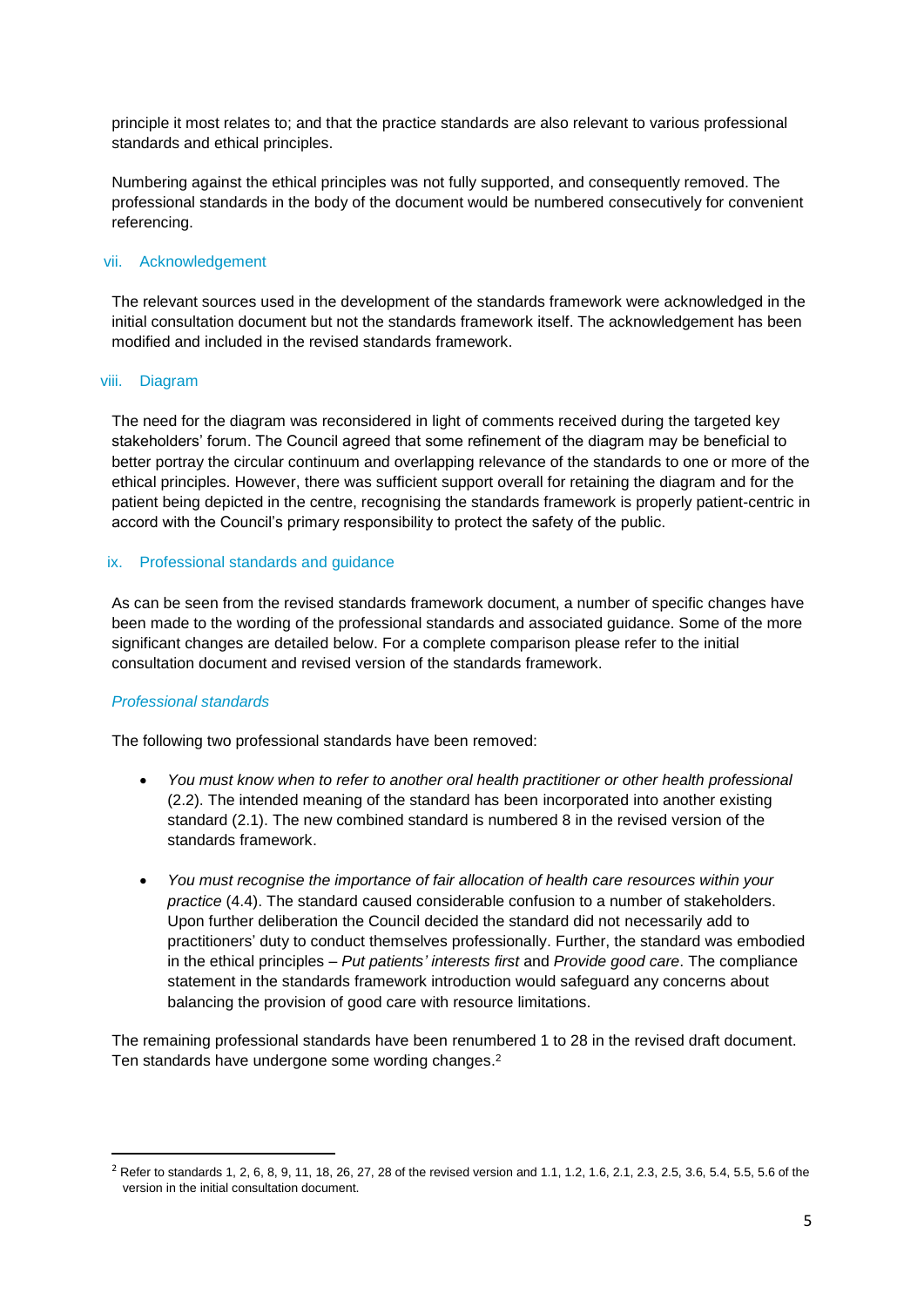#### *Guidance*

Please note, not all professional standards have guidance statements. Should a practitioner find themselves in a situation where the choices they face are at odds with a particular professional standard, they should measure their options against the compliance section. In all cases, practitioners are expected to adhere to the ethical principles, demonstrate insight and use their professional judgement to determine appropriate behaviour; and they must be able to justify behaviour that is contrary to the standards; and document their reasons.

The examples of legislation included as guidance for the professional standard - *You must be familiar and comply with, your legal and professional obligations -* have been removed. It is not feasible to maintain a comprehensive and up-to-date list of all legislation applicable to practitioners and their different practices in the standards framework document. The Council is of the view that it is the responsibility of individual practitioners to be aware of, and keep current with, legislation that applies to them. However, the Council will develop a section on its website with links to significant legislation for practitioners.

# 4. Revised draft standards framework

The revised draft of the proposed standards framework is available as Attachment 1.

The first draft standards framework distributed for initial consultation in August 2014 can be accessed for comparison, if required, [on the Council's website.](http://dcnz.org.nz/assets/Uploads/Consultations/2014/Att1-Draft-Standards-framework-for-OHP.pdf)

# 5. Consultation question

The Dental Council invites all stakeholders to comment on the revised draft standards framework by responding to the following question:

Do you agree with the revised draft standards? If not, please detail the areas of disagreement; reasons for disagreement; and, where relevant, alternative suggestions.